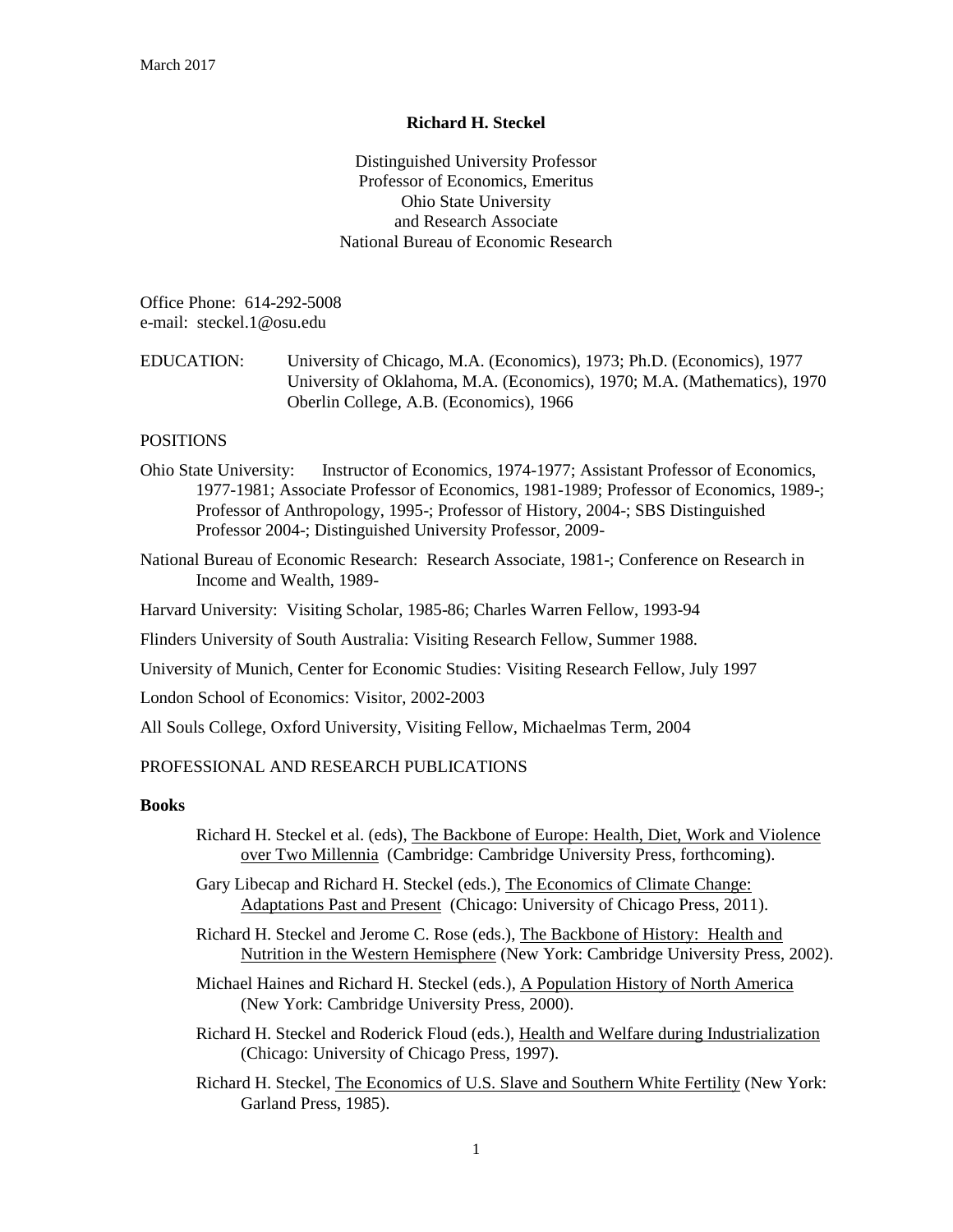## **Articles**

- Dongwoo Yoo and Richard H. Steckel, "Property Rights and Economic Development: The Legacy of Japanese Colonial Institutions," Journal of Institutional Economics (forthcoming).
- Richard H. Steckel, "Biological Measures of Well-Being," In John Komlos and Inas R. Kelly (eds.) Oxford Handbook of Economics and Human Biology (Oxford: Oxford University Press) (forthcoming).
- Richard H. Steckel, "Slave Heights," In John Komlos Komlos and Inas R. Kelly (eds. Oxford Handbook of Economics and Human Biology (Oxford: Oxford University Press) (forthcoming).
- Richard H. Steckel, "Anthropometric History in American Economic History." In Lou Cain, Price Fishback, and Paul Rhode (eds.) Oxford Handbook of American Economic History (Oxford: Oxford University Press) (forthcoming).
- Richard H. Steckel and Nicolas Ziebarth, "Trader Selectivity and Measured Catch-up Growth of American Slaves," Journal of Economic History 76 (March 2016), 109-38.
- Schick, Andreas and Richard H Steckel, "Height, Human Capital and Earnings: The Contributions of Cognitive and Non-Cognitive Ability," Journal of Human Capital 9 (Spring 2015), 94-115.
- Steckel, Richard H. "In Memory of Robert William Fogel," Economics and Human Biology 12 (2014), 1-3.
- Richard H. and Nicolas Ziebarth, "A Troublesome Statistics: Traders and Coastal Shipments in the Westward Movement of Slaves." Journal of Economic History (September 2013), 792-809.
- Richard H. Steckel, "The Hidden Cost of Moving Up: Type 2 Diabetes and the Escape from Persistent Poverty in the American South," American Journal of Human Biology, 25 (July/August 2013), 508-515.
- Horton, Susan E. and Richard H. Steckel, "Malnutrition: Global Economic Losses Attributable to Malnutrition 1900-2000 and Projections to 2050," In Bjørn Lomborg and Kasper Thedre Anderskov (eds.), How Much Have Global Problems Cost the World: A Scorecard from 1900 to 2050 Copenhagen: Copenhagen Consensus Center (2013). Pp. 247-72.
- Richard H. Steckel, "Biological Measures of Economic History," Annual Review of Economics, 5 (2013), 401-23
- Richard H. Steckel, "Social and Economic Effects on Growth." In Noel Cameron and Barry Bogin (eds). Human Growth and Development. London: Academic Press (2012). Pp. 225-44.
- Gary Libecap and Richard H. Steckel, "Climate Change: Adaptations in Historical Perspective." In Gary Libecap and Richard H. Steckel (eds.) The Economics of Climate Change: Adaptations Past and Present. Chicago: University of Chicago Press (2011). Pp. 1-22.
- Landon Lane, John, Hugh Rockoff and Richard H. Steckel, "Droughts, Floods, and Financial Distress in the United States." In Gary Libecap and Richard H. Steckel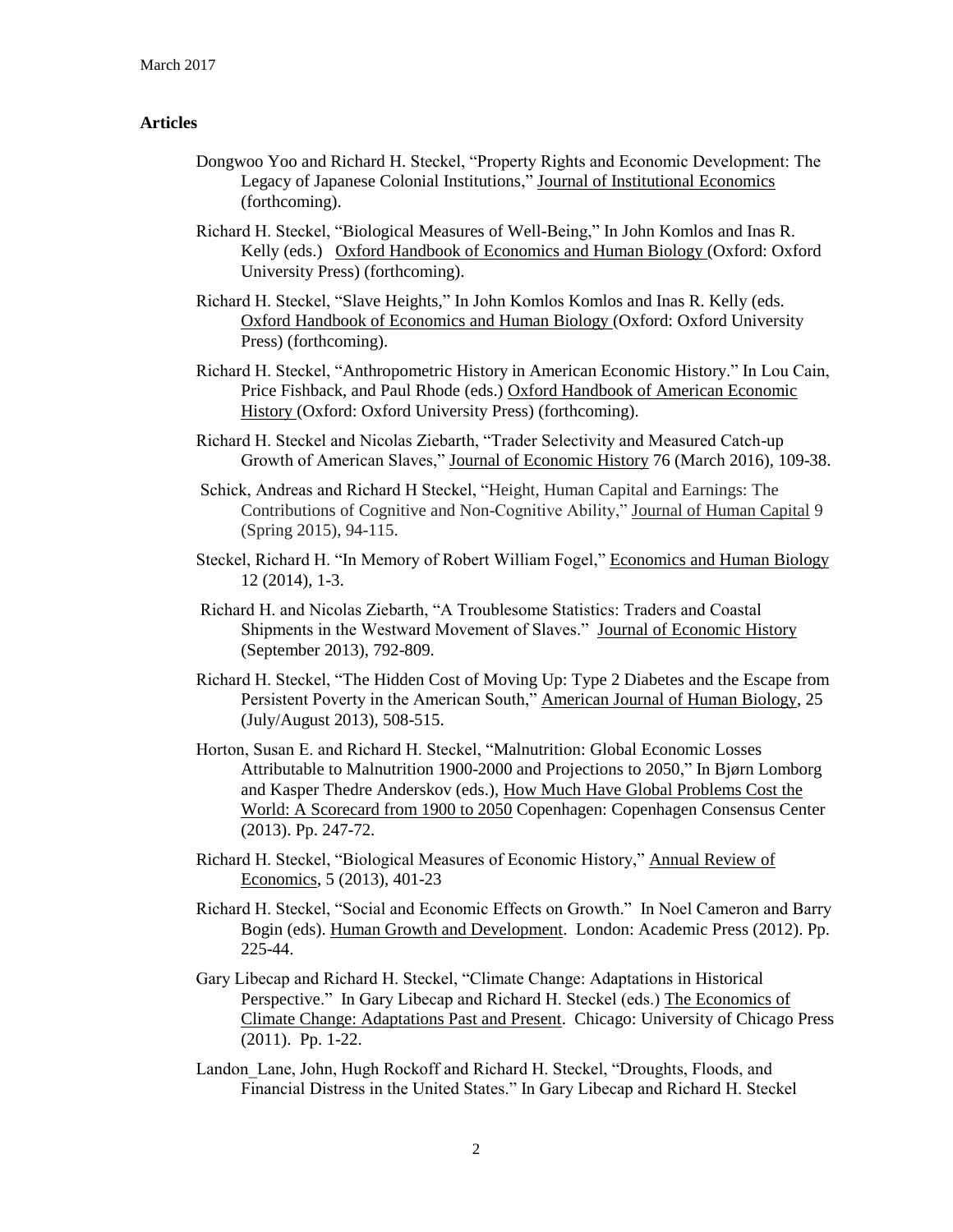(eds.) The Economics of Climate Change: Adaptations Past and Present. Chicago: University of Chicago Press (2011). Pp. 73-98.

- Richard H. Steckel, "Demography and Slavery." In Robert Pauquette (ed.) Oxford Handbook on Slavery. Oxford: Oxford University Press (2010). Pp. 643-63.
- Richard H. Steckel, "Inequality amidst Nutritional Abundance: Native Americans on the Great Plains," Journal of Economic History 70 (June 2010), 265-86.
- Richard H. Steckel, "Extending the Reach of Anthropometric History to the Distant Past." In David Eltis, Frank D. Lewis and Kenneth L. Sokoloff (eds.), Human Capital and Institutions: A Long-Run View. Cambridge: Cambridge University Press (2009). Pp. 27-45.
- Richard H. Steckel, Clark Spencer Larsen, Paul W. Sciulli, and Phillip L. Walker, "The History of European Health Project: A History of Health in Europe from the Late Paleolithic Era to the Present." In Václav Smrčka and Phillip L Walker (eds.), Proceedings of the Symposium: Social History and Anthropology. Monograph 156. Prague: Karolinum Press, 2009. Pp. 19-26.
- Richard H. Steckel, "Height and Human Welfare: Recent Developments and New Directions," Explorations in Economic History 46 (January 2009), 1-23.
- Richard H. Steckel, "Biological Measures of the Standard of Living," Journal of Economic Perspectives 22 (Winter 2008), 129-52.
- Richard H. Steckel, "Biology and Culture: Assessing the Quality of Life." In Holger Schutkowski (ed.), Between Biology and Culture. Cambridge: Cambridge University Press, 2008). Pp. 67-104.
- Richard H. Steckel, "The Physical Quality of Life Index." In William A. Darity (ed.), International Encyclopedia of the Social Sciences, 2nd ed. New York: Macmillan, 2008. Pp. 698-700.
- Richard H. Steckel, "Living Standards: Historical Trends." In Lawrence Blume and Steven Durlauf (eds.), The New Palgrave Dictionary of Economics, 2<sup>nd</sup> Edition. Houndsmills: Palgrave Macmillan (forthcoming).
- Richard H. Steckel, "The Evolution of Health in Europe from the Late Paleolithic Era to the Present." In Gisela Grupe and Joris Peters (eds.), Documenta Archaeobiologiae, Vol. 5, Skeletal Series and their Socio-Economic Context. Rahden, Westf., Verlag Marie Leidorf GmbH, 2007. Pp. 15-21.
- Richard H. Steckel, "Big Social Science History," Social Science History 31 (Spring 2007), 1-34.
- Richard H. Steckel, Clark Spencer Larsen, Paul Sciulli and Phillip Walker, "The Scientific Value of Human Remains in Studying the Global History of Health." In Jack Lohman and Katherine Goodnow (eds.) Human Remains and Museum Practice. Paris: UNESCO, 2006. Pp. 60-70.
- Ronald Lee and Richard H. Steckel, "Life under Pressure: An Appreciation and Appraisal." Historical Methods 39 (Fall 2006), 171-76.
- Richard H. Steckel and Jayanthi Krishnan, "The Wealth Mobility of Men and Women During the 1960s and 1970s," Review of Income and Wealth 52 (2006), 189-212.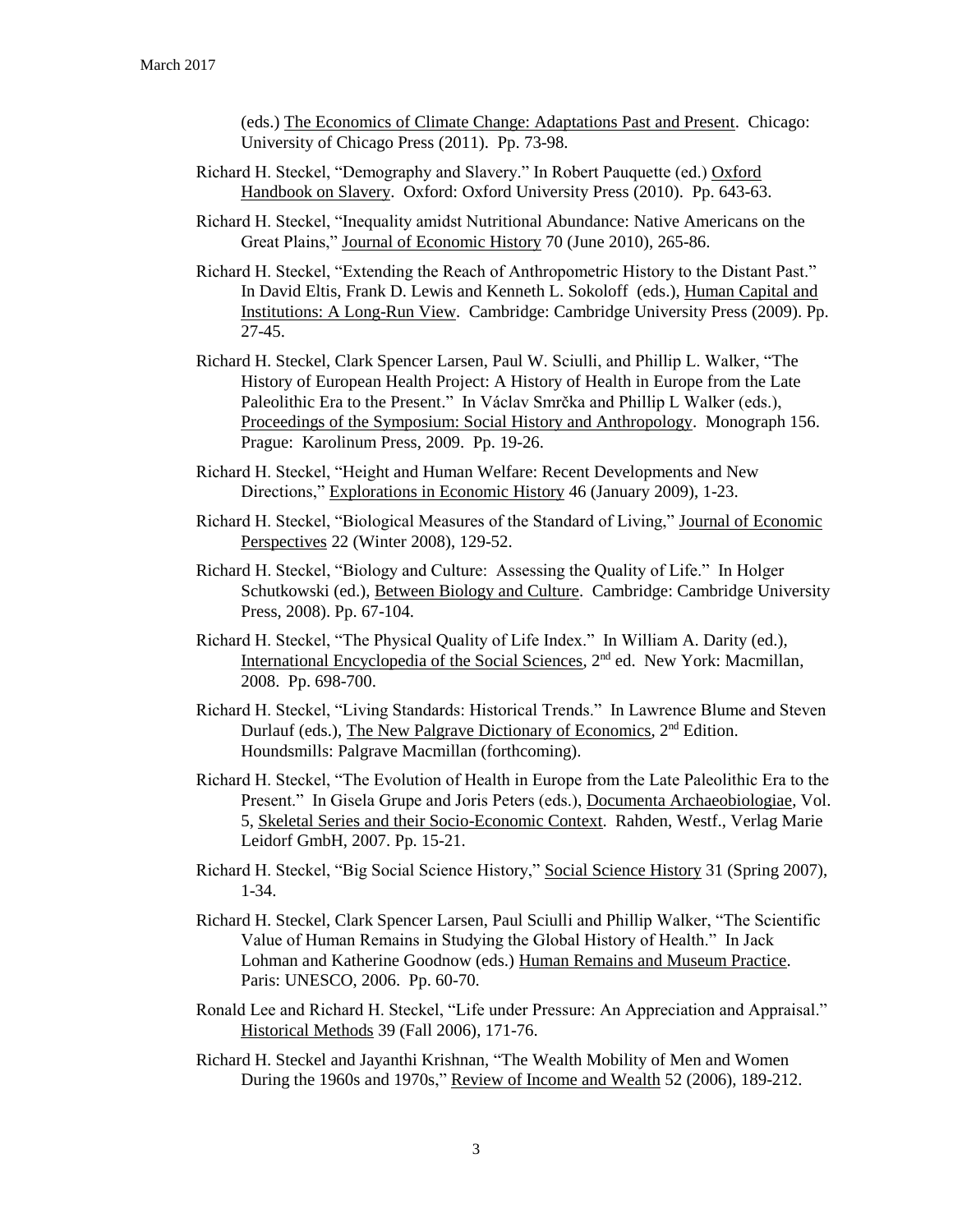- Richard H. Steckel, "Health, Nutrition and Physical Well-Being." In Susan B. Carter, Scott Gartner, Michael R. Haines, Alan Olmstead, Richard Sutch, and Gavin Wright (eds.), Historical Statistics of the United States: Millennial Edition, Vol. 2. New York: Cambridge University Press (2006). Pp. 499-620.
- Richard H. Steckel, "Young Adult Mortality Following Severe Physiological Stress In Childhood: Skeletal Evidence," Economics and Human Biology 3 (2005), 314-28.
- Richard H. Steckel , "Health and Nutrition in the Pre-Industrial Era: Insights from a Millennium of Average Heights in Northern Europe." In Robert C. Allen, Tommy Bengstsson and Martin Dribe (eds.), Living Standards in the Past: New Perspectives on Well-Being in Asia and Europe. Oxford: Oxford University Press (2005). Pp. 227-53.
- Richard H. Steckel, "Health and Nutrition in Pre-Columbian America: The Skeletal Evidence." Journal of Interdisciplinary History 36 (Summer 2005), 1-32.
- Richard H. Steckel, "The Evolution of the Social Science History Association Meetings, 1976-1999." In Harvey J. Graff, Leslie Page Moch and Philip McMichael (eds.), Looking Backward and Looking Forward: Perspectives on Social Science History. Madison: University of Wisconsin Press (2005). Pp. 101-13.
- Richard H. Steckel, "Historical Perspective on the Standard of Living using Anthropometric Data." In Edward N. Wolff (ed.), What Has Happened to the Quality of Life in the Advanced Industrial Nations? (London: Edward Elgar, 2004). Pp. 257-74.
- Richard H. Steckel, "New Light on the 'Dark Ages': The Remarkably Tall Stature of European Men during the Medieval Era." Social Science History 28 (2004), 211-29.
- Carolyn Moehling and Richard H. Steckel, "Entrepreneurial Activity and Wealth Inequality: An Historical Perspective." In Doug Holtz-Eakin and Harvey Rosen (eds.), Public Policy and the Economics of Entrepreneurship (Cambridge: MIT Press, 2004). Pp. 181-209.
- Richard H. Steckel, "Nutrition and Calorie Consumption." In Paul Demeny and Geoffrey McNicholl (eds.) Encyclopedia of Population (New York: MacMillan, 2003). Pp. 698-700.
- Richard H. Steckel, "Assessing Long-Term Trends in Health." Indicators: The Journal of Social Health 2 (2003), 5-23.
- Richard H. Steckel, "What Can Be Learned from Skeletons that Might Interest Economists, Historians and Other Social Scientists?" American Economic Review (Papers and Proceedings) 93 (2003), 213-20.
- Richard H. Steckel, "Commentary on 'Malnutrition and Dietary Protein: Evidence from China and from International Comparisons'." Food and Nutrition Bulletin 24 (2003), 162-63.
- Richard H. Steckel, "Research Project: A History of Health in Europe from the Late Paleolithic Era to the Present." Economics and Human Biology 1 (2003), 139-142.
- Joseph Prince and Richard H. Steckel, "Nutritional Success on the Great Plains: Nineteenth Century Equestrian Nomads," Journal of Interdisciplinary History 33 (Winter 2003), 353-84.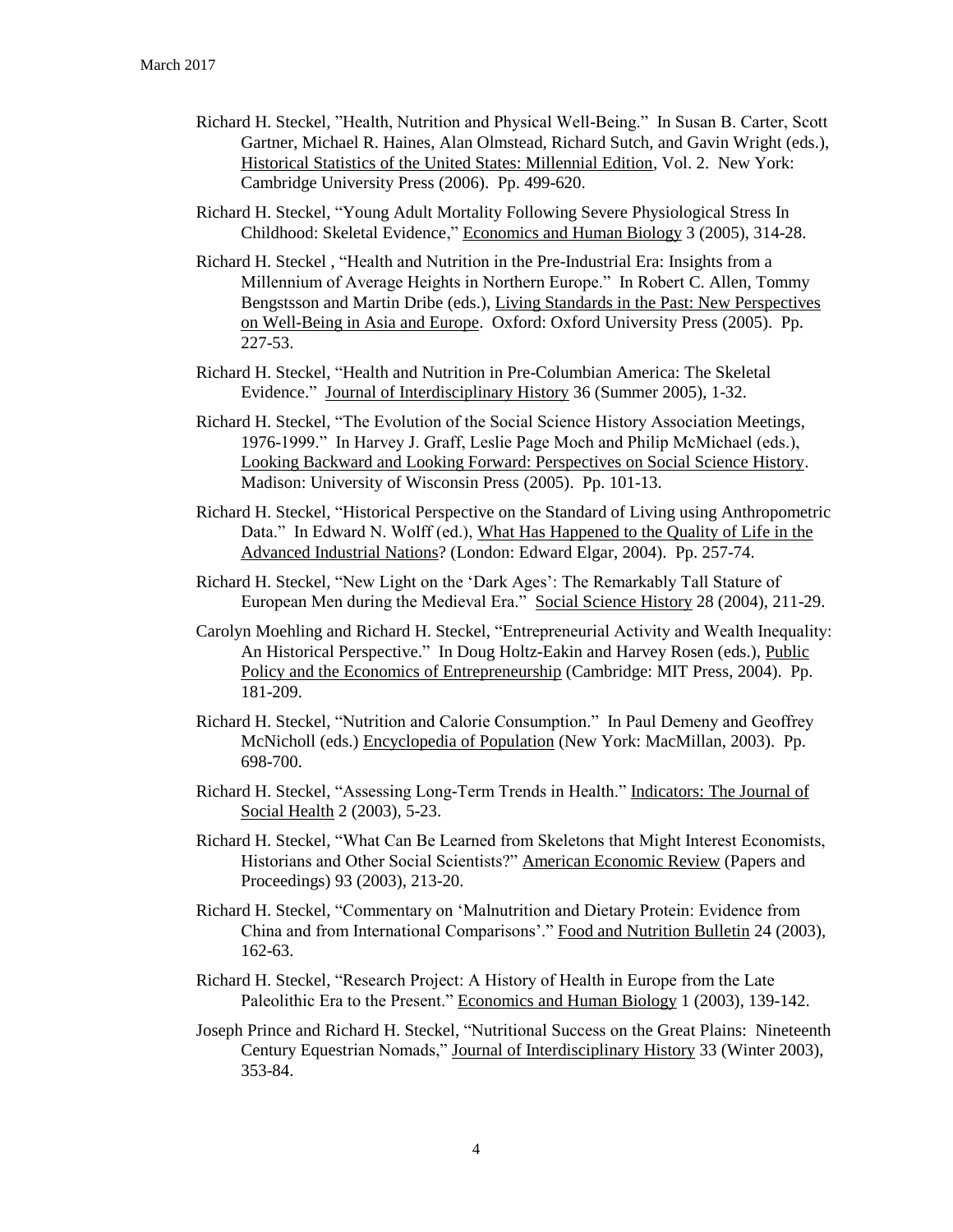- Richard H. Steckel, "A Global History of Health: The Evolution of a Research Agenda." Physical Anthropology 3 (Spring 2002): Pp. 3-4.
- Richard H. Steckel, Paul W. Sciulli, and Jerome C. Rose, "A Health Index from Skeletal Remains." In Richard H. Steckel and Jerome C. Rose (eds.), The Backbone of History: Health and Nutrition in the Western Hemisphere. New York: Cambridge University Press (2002). Pp. 61-93.
- Richard H. Steckel, "A History of the Standard of Living in the United States." EH.Net Encyclopedia, edited by Robert Whaples, July 22, 2002. URL http://www.eh.net/encyclopedia.
- Ted A. Rathbun. and Richard H. Steckel, "The Health of Slaves and Free Blacks in the East." In Richard H. Steckel and Jerome C. Rose (eds.), The Backbone of History: Health and Nutrition in the Western Hemisphere. New York: Cambridge University Press (2002). Pp. 208-25.
- Richard H. Steckel, "Patterns of Health in the Western Hemisphere." With Jerome C. Rose. In Richard H. Steckel and Jerome C. Rose (eds.), The Backbone of History: Health and Nutrition in the Western Hemisphere. New York: Cambridge University Press (2002). Pp. 563-79.
- Richard H. Steckel and Jeromce C. Rose, "Conclusions." In Richard H. Steckel and Jerome C. Rose (eds.), The Backbone of History: Health and Nutrition in the Western Hemisphere. New York: Cambridge University Press (2002). Pp. 583-89.
- Richard H. Steckel, Jerome C. Rose, Clark Spencer Larsen and Phillip L. Walker, "Skeletal Health in the Western Hemisphere from 4000 B.C. to the Present," Evolutionary Anthropology 11 (2002), 142-55.
- Richard H. Steckel, "Health Indicators of the Standard of Living," Indicators: The Journal of Social Health 1 (2002), 139-59.
- Richard H. Steckel and Joseph Prince, "Tallest in the World: Native Americans of the Great Plains in the Nineteenth Century," American Economic Review 91 (2001), 287-94.
- Richard H. Steckel and Carolyn Moehling, "Rising Inequality: Trends in the Distribution of Wealth in Industrializing New England," Journal of Economic History 61 (2001), 160-183.
- Richard H. Steckel, Jerome C. Rose, Clark Spencer Larsen and Phillip L. Walker, "Variation in Health in the Western Hemisphere: 4000 B.C. to the Present." With Jerome C. Rose, Clark Spencer Larsen and Phillip L. Walker. In M. Schultz et al. (eds.), Homo – unsere Herkunft und Zukunft: 4. Kongress der Gesellschaft für Anthropologie (GfA). Göttingen: Cuvillier Verlag, 2001. Pp. 270-75.
- Richard H. Steckel, "Trends in the Social Science History Association Meetings, 1976-1999." SSHA Newsletter, Winter 2001.
- Michael R. Haines and Richard H. Steckel, "Childhood Mortality and Nutritional Status as Indicators of the Standard of Living: Evidence from World War I Recruits in the United States," Jahrbuch für Wirtschafts Geschichte (2000, No. 1), 43-59.
- Richard H. Steckel, "Alternative Indicators of Health and the Quality of Life." In Jeff Madrick (ed.), Unconventional Wisdom: Alternative Perspectives on the New Economy (New York: Twentieth Century, 2000). Pp. 189-206.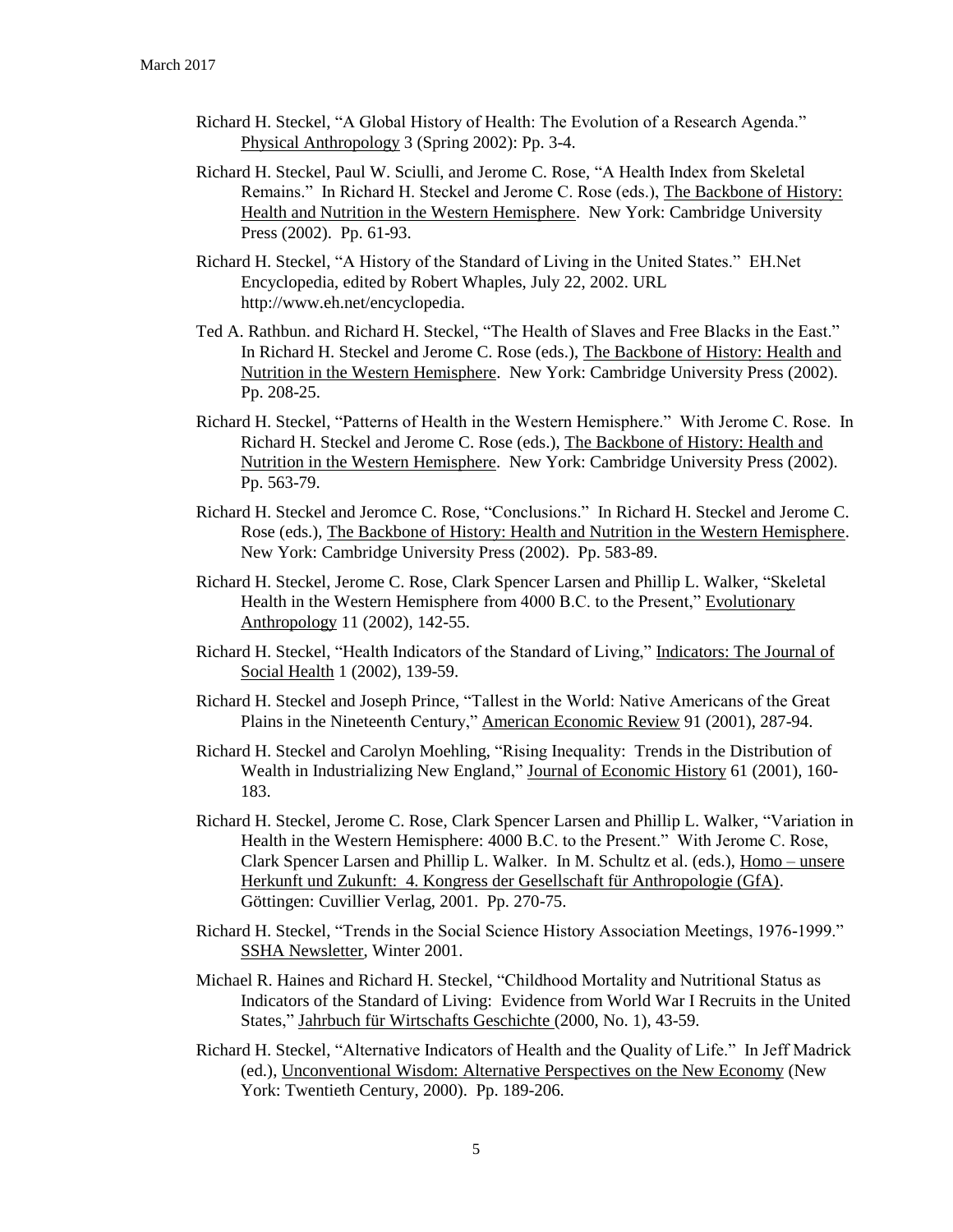- Richard H. Steckel, "The African-American Population of the United States, 1790-1920." In Michael Haines and Richard H. Steckel (eds.), A Population History of North America (New York: Cambridge University Press, 2000). Pp. 433-81.
- Richard H. Steckel, "Industrialization and Health in Historical Perspective." In David Leon and Gill Walt (eds.), Poverty, Inequality and Health (Oxford: Oxford University Press, 2000). Pp. 37-57.
- Louis Ferleger and Richard H. Steckel, "Measuring the South: Health, Height, and Literary Myths." In Robert Louis Paquette and Louis A. Ferleger (ed.), Slavery, Secession, and Southern Economic History (Charlottesville: University Press of Virginia, 2000). Pp. 163-77.
- Richard H. Steckel, "Diets Versus Diseases in the Anthropometrics of Slave Children: A Reply," Journal of Economic History 60 (2000), 247-59.
- Richard H. Steckel, "Nutritional Status in the Colonial American Economy: An Anthropological Perspective," William and Mary Quarterly 56 (Jan. 1999), 31-52.
- Richard H. Steckel, "Demography of Slaves in the United States," in Paul Finkelman and Joseph C. Miller (eds.), Macmillan Encyclopedia of World Slavery (New York: Simon & Schuster Macmillan, 1998). Pp. 248-50.
- Richard H. Steckel, "Mortality in the New World," in Paul Finkelman and Joseph C. Miller (eds.), Macmillan Encyclopedia of World Slavery (New York: Simon & Schuster Macmillan, 1998). Pp. 613-14.
- Richard H. Steckel, "United States: Breeding of Slaves," in Paul Finkelman and Joseph C. Miller (eds.), Macmillan Encyclopedia of World Slavery (New York: Simon & Schuster Macmillan, 1998). Pp. 920-21.
- Richard H. Steckel, "Strategic Ideas in the Rise of the New Anthropometric History and Their Implications for Interdisciplinary Research," Journal of Economic History 58 (1998), 803-21.
- Richard H. Steckel, "The Formative Period of the New Anthropometric History." In John Komlos and Timothy Cuff, eds., Classics in Anthropometric History (St. Katharinen, Germany: Scripta Mercaturae Verlag 1998). Pp. 1-22.
- Richard H. Steckel, "Migration and Political Conflict: Precincts in the Midwest on the Eve of the Civil War," Journal of Interdisciplinary History 28 (1998), 583-603.
- Markus Heintel, Lars Sandberg, and Richard H. Steckel, "Swedish Historical Heights Revisited: New Estimation Techniques and Results," with Markus Heintel and Lars Sandberg. In John Komlosand Joerg Baten (eds.), The Biological Standard of Living in Comparative Perspective (Stuttgart: Franz Steiner Verlag, 1998). Pp. 449-58.
- Richard H. Steckel, Paul Sciulli, and Jerome Rose, "Skeletal Remains, Health, and History: A Project on Long-Term Trends in the Western Hemisphere," with Paul Sciulli and Jerome Rose. In John Komlos and Joerg Baten (eds.), The Biological Standard of Living in Comparative Perspective (Stuttgart: Franz Steiner Verlag, 1998). Pp. 139-54.
- Richard H. Steckel, "Birth Weights and Stillbirths in Historical Perspective," European Journal of Clinical Nutrition 52, S1 (1998), 16-20.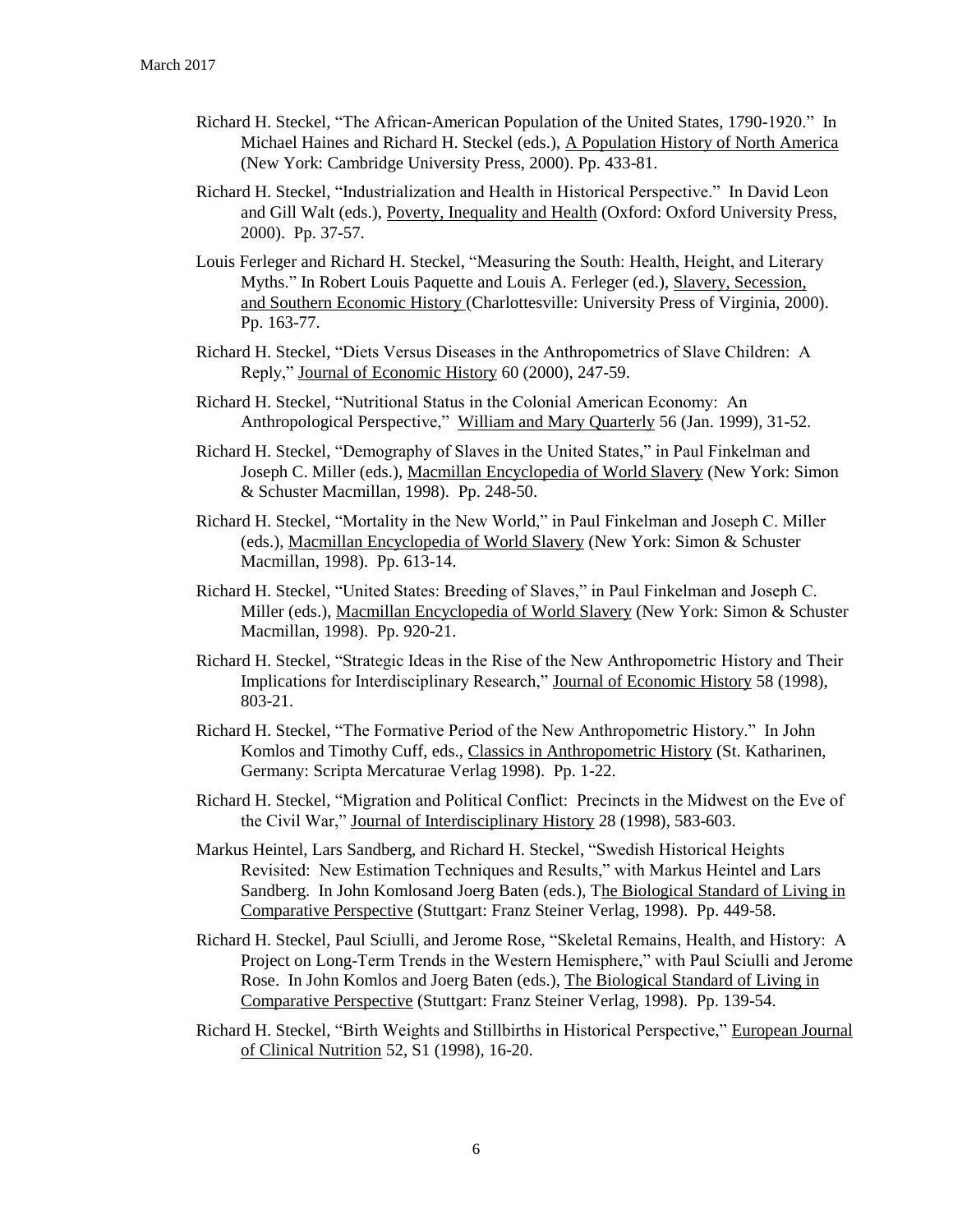- L. Grivetti, Richard H. Steckel, et al., "Report of the IDECG Working Group on Variation in Fetal Growth and Adult Disease," European Journal of Clinical Nutrition 52, S1 (1998), 102-03.
- Louis Ferleger and Richard H. Steckel, "Faulkner's South: Is There Truth in Fiction?" Journal of Mississippi History 60 (1998), 105-21. Reprinted as "Measuring the South: Height, Health and Literary Myths," in Elizabeth Fox-Genovese and Elisabeth Lasch-Quinn (eds.), Reconstructing History: The Emergence of a New Historical Society (New York: Routledge, 1999). Pp.361-69.
- Stephen Nicholas and Richard H. Steckel, "Tall But Poor: Living Standards of Men and Women in Pre-Famine Ireland," Journal of European Economic History 26 (1997), 105-34.
- Richard H. Steckel and Roderick Floud, "Introduction." In Richard H. Steckel and Roderick Floud (eds.), Health and Welfare during Industrialization (Chicago: University of Chicago Press, 1997). Pp. 1-16.
- Dora Costa and Richard H. Steckel, "Long-Term Trends in Health, Welfare, and Economic Growth in the United States." In Richard H. Steckel and Roderick Floud (eds.), Health and Welfare during Industrialization (Chicago: University of Chicago Press, 1997). Pp. 47-89.
- Lars Sandberg and Richard H. Steckel, "Was Industrialization Hazardous to Your Health? Not in Sweden!" In Richard H. Steckel and Roderick Floud (eds.), Health and Welfare during Industrialization (Chicago: University of Chicago Press, 1997). Pp. 127-59.
- Richard H. Steckel and Roderick Floud, "Conclusions." In Richard H. Steckel and Roderick Floud (eds.), Health and Welfare during Industrialization (Chicago: University of Chicago Press, 1997). Pp. 423-49.
- Richard H. Steckel, "Economics of Slavery," in Seymour Drescher and Stanley L. Engerman (eds.), A Historical Guide to World Slavery (New York: Oxford University Press, 1998). Pp. 179-84.
- Richard H. Steckel, "The Age at Leaving Home in the United States, 1850-1860," Social Science History 20 (1997), 507-32.
- Richard H. Steckel, "Percentiles of Modern Height Standards for Use in Historical Research," Historical Methods 29 (1996), 157-66.
- Richard H. Steckel, "Women, Work, and Health under Plantation Slavery in the United States," in David Barry Gaspar and Darlene Clark Hine (eds.), More than Chattel: Black Women and Slavery in the Americas. Bloomington: Indiana University Press, 1996. Pp. 43-60.
- Richard H. Steckel, "Stature and the Standard of Living," Journal of Economic Literature 33 (December 1995): 1903-1940. Reprinted in John Komlos and Timothy Cuff, eds., Classics in Anthropometric History (St. Katharinen, Germany: Scripta Mercaturae Verlag 1998). Pp. 63-114.
- Richard H. Steckel, "New Perspectives on the Standard of Living," Challenge (September-October, 1995), pp. 12-18.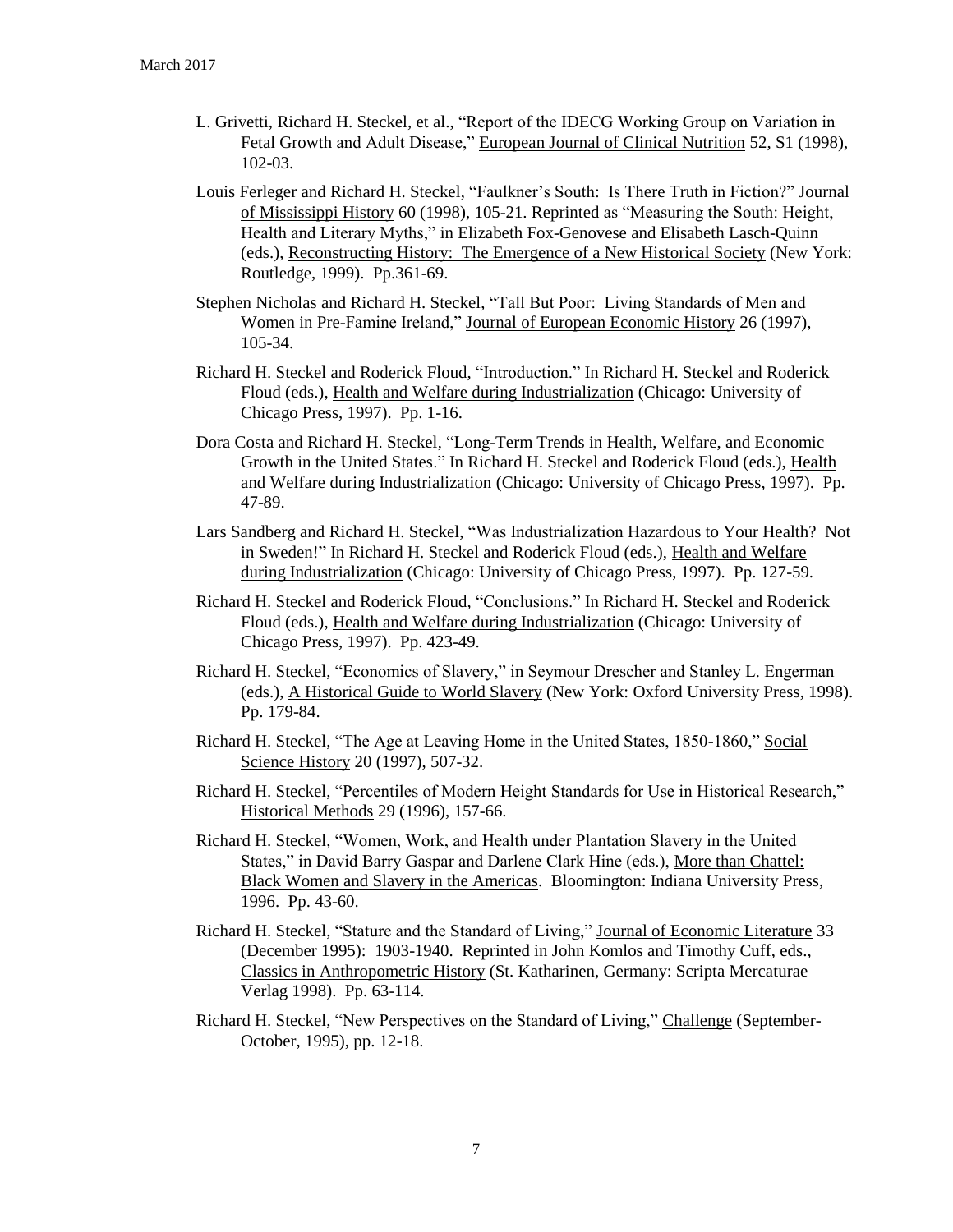- Richard H. Steckel, "Census Manuscript Schedules Matched with Property Tax Lists: A Source of Information on Long-Term Trends in Wealth Inequality," Historical Methods 27 (1994), 71-85.
- Richard H. Steckel, "Heights and Health in the United States, 1710-1950." In John Komlos (ed.), Stature, Living Standards, and Economic Development (Chicago: University of Chicago Press, 1994). Pp. 153-170.
- Richard H. Steckel and Donald R. Haurin, "Health and Nutrition in the American Midwest: Evidence from the Height of Ohio National Guardsmen, 1850-1910." In John Komlos (ed.), Stature, Living Standards, and Economic Development (Chicago: University of Chicago Press, 1994). Pp. 117-128.
- Richard H. Steckel, "The Slavery Period and Its Influence on Family Change in the United States," in Elsa Berquo and Peter Xenos (eds.), Family Systems and Cultural Change (Oxford: Oxford University Press, 1992). Pp. 144-158.
- Richard H. Steckel, "Stature and Living Standards in the United States." In Robert E. Gallman and John Joseph Wallis (eds.), American Economic Growth and Standards of Living Before the Civil War (Chicago: University of Chicago Press, 1992). Pp. 265-308.
- Richard H. Steckel, "Work, Disease, and Diet in the Health and Mortality of American Slaves." In Robert William Fogel and Stanley L. Engerman, eds., Without Consent or Contract: Conditions of Slave Life and the Transition to Freedom, Technical Papers, Vol. 2 (New York: W.W. Norton, 1992). Pp. 489-507.
- Robert A. Margo and Richard H. Steckel, "The Nutrition and Health of Slaves and Antebellum Southern Whites." In Robert William Fogel and Stanley L. Engerman, eds., Without Consent or Contract: Conditions of Slave Life and the Transition to Freedom, Technical Papers, Vol. 2 (New York: W.W. Norton, 1992). Pp. 508-521.
- Richard H. Steckel, "Children and Choice: A Comparative Analysis of Slave and White Fertility in the Antebellum South." In Robert William Fogel and Stanley L. Engerman, eds., Without Consent or Contract: Conditions of Slave Life and the Transition to Freedom, Technical Papers, Vol. 2 (New York: W.W. Norton, 1992). Pp. 369-392.
- Richard H. Steckel, "The Fertility Transition in the United States: Tests of Alternative Hypotheses." In Claudia Goldin and Hugh Rockoff (eds.), Strategic Factors in Nineteenth Century American Economic History: A Volume to Honor Robert W. Fogel (Chicago: University of Chicago Press, 1992). Pp. 351-374.
- Richard H. Steckel, "The Quality of Census Data for Historical Inquiry: A Research Agenda," Social Science History 15 (Winter 1991): 579-99.
- Stephen Nicholas and Richard H. Steckel, "Heights and Living Standards of English Workers during the Early Years of Industrialization, 1770-1815," Journal of Economic History 51 (December 1991): 937-57. Reprinted in John Komlos and Timothy Cuff, eds., Classics in Anthropometric History (St. Katharinen, Germany: Scripta Mercaturae Verlag 1998). Pp. 179-202.
- Richard H. Steckel, "Heights, Living Standards, and History: A Review Essay," Historical Methods 24 (Fall 1991): 183-87.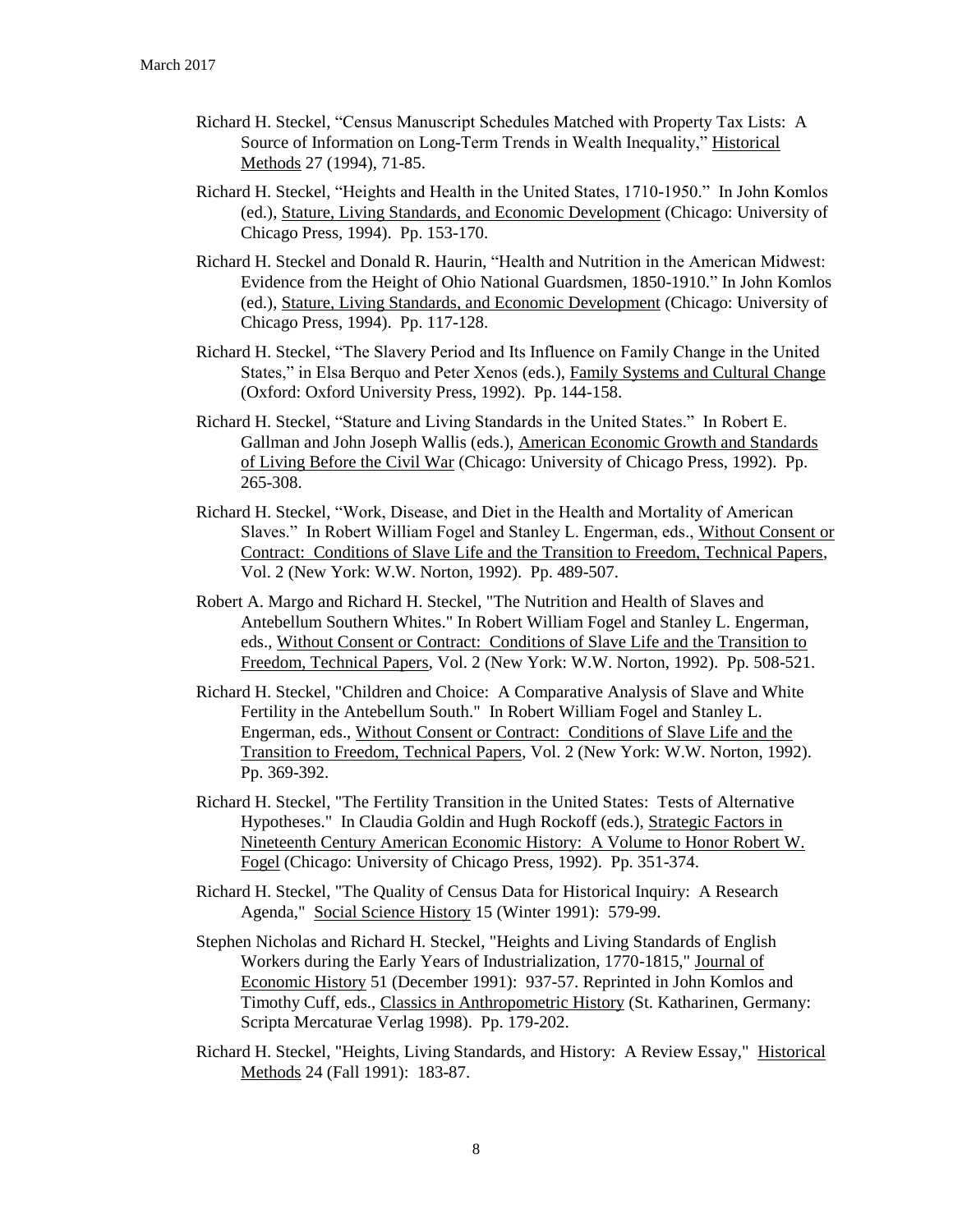- Richard H. Steckel, "Poverty and Prosperity: A Longitudinal Study of Wealth Accumulation, 1850-1860," Review of Economics and Statistics, 72 (May 1990): 275-85.
- Lars Sandberg and Richard H. Steckel, "Hard Times in 19th-Century Sweden: A Reply," Explorations in Economic History 27 (January 1990): 114-121.
- Richard H. Steckel, "Growth and Development in the Antebellum South: Old Debates and New Directions." In L. Ferleger (ed.), Agriculture and National Development: Views on the Nineteenth Century (Ames: Iowa State University Press, 1990). Pp. 163-87.
- Richard H. Steckel, "The Remarkable Catch-Up Growth of American Slaves," Growth, Genetics, and Hormones, 5 (June 1989): 4-6.
- Richard H. Steckel, "Household Migration and Rural Settlement in the United States, 1850- 1860," Explorations in Economic History 25 (April 1989): 190-218.
- Richard H. Steckel, "Heights and Health in the United States, 1710-1950." In J.M. Tanner (ed.), Auxology 88: Proceedings of the 5th International Auxology Congress, July 1988 (London: Smith-Gordon and Company, 1989). Pp. 175-185.
- Richard H. Steckel, "The Health and Mortality of Women and Children, 1850-1860," Journal of Economic History 48 (June 1988): 333-345.
- Richard H. Steckel, "Census Matching and Migration: A Research Strategy," Historical Methods 21 (Spring 1988): 52-60.
- Lars G. Sandberg and Richard H. Steckel, "Overpopulation and Malnutrition Rediscovered: Hard Times in Nineteenth-Century Sweden", Explorations in Economic History 25 (January 1988): 1-19.
- Richard H. Steckel, "Growth Depression and Recovery: The Remarkable Case of American Slaves," Annals of Human Biology, 14 (March-April 1987): 111-132.
- Lars Sandberg and Richard H. Steckel, "Heights and Economic History: The Swedish Case," Annals of Human Biology, 14 (March-April 1987): 101-110. Reprinted in John Komlos and Timothy Cuff, eds., Classics in Anthropometric History (St. Katharinen, Germany: Scripta Mercaturae Verlag 1998). Pp. 324-35.
- Richard H. Steckel, "A Dreadful Childhood: The Excess Mortality of American Slaves," Social Science History 10 (Winter 1986): 427-465. Reprinted in Kenneth Kiple (ed), The African Exchange (Durham: Duke University Press, 1987). Pp. 195-234; and in Paul Finkelman (ed.), Medicine, Nutrition, Demography, and Slavery (New York: Garland Press, 1989). Pp. 291-329.
- Richard H. Steckel, "A Peculiar Population: The Nutrition, Health, and Mortality of American Slaves from Childhood to Maturity," Journal of Economic History 46 (September 1986): 721-41.
- Richard H. Steckel, "Birth Weights and Infant Mortality among American Slaves," Explorations in Economic History 23 (April 1986): 173-198.
- Richard H. Steckel and Richard Jensen, "New Evidence on the Causes of Slave and Crew Mortality in the Atlantic Slave Trade," Journal of Economic History 46 (March 1986): 57-77.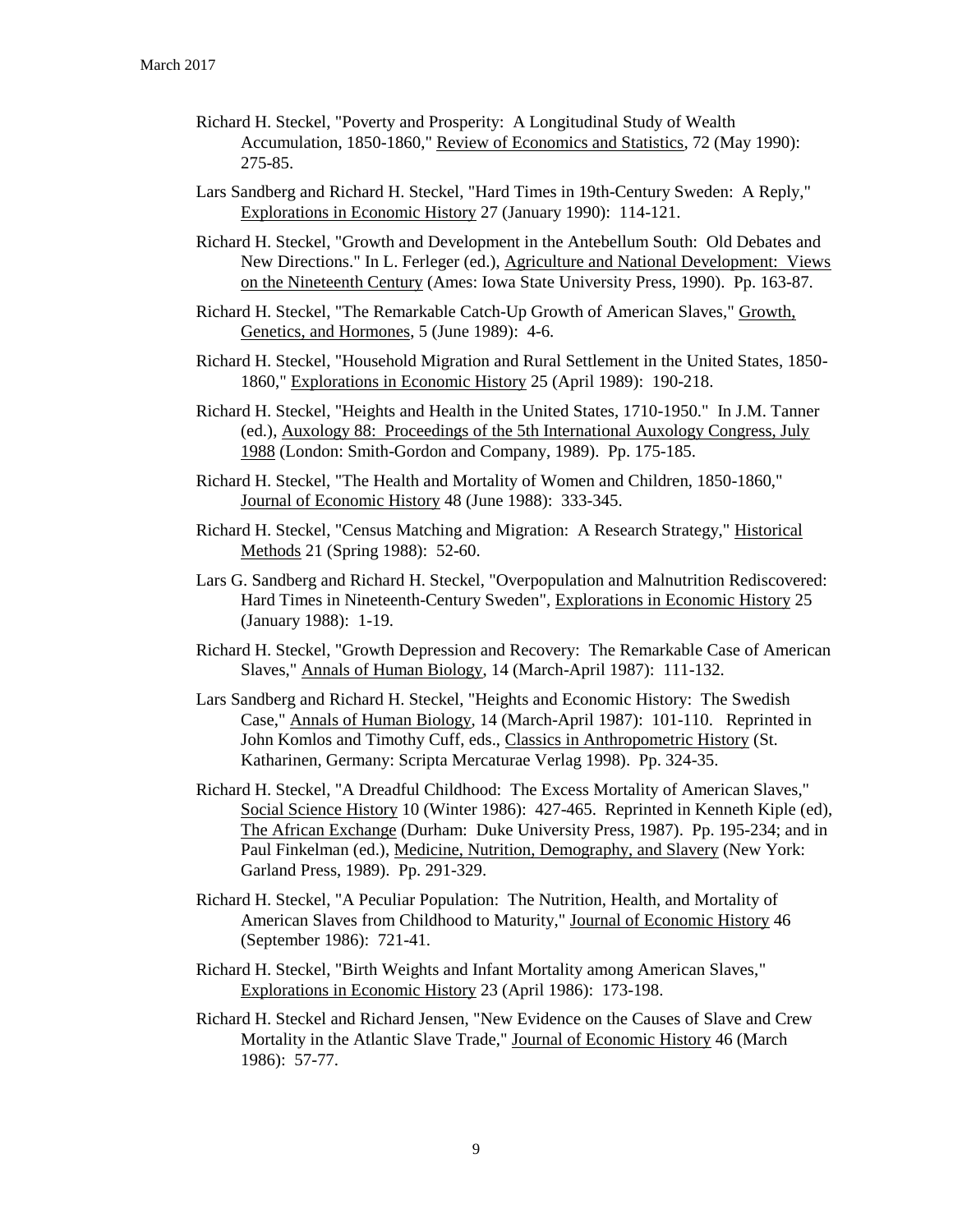- Robert W. Fogel, Richard H. Steckel, et al., "Secular Changes in American and British Stature and Nutrition," Journal of Interdisciplinary History 14 (Autumn 1983): 445- 481.
- Robert Margo and Richard H. Steckel, "Heights of Native Born Whites during the Antebellum Period," Journal of Economic History 43 (March 1983): 167-174. Reprinted in John Komlos and Timothy Cuff, eds., Classics in Anthropometric History (St. Katharinen, Germany: Scripta Mercaturae Verlag 1998). Pp. 351-59.
- Richard H. Steckel, "Height and Per Capita Income," Historical Methods 16 (Winter 1983): 1-7. Reprinted in John Komlos and Timothy Cuff, eds., Classics in Anthropometric History (St. Katharinen, Germany: Scripta Mercaturae Verlag 1998). Pp. 115-28.
- Richard H. Steckel, "The Economic Foundations of East-West Migration during the Nineteenth Century," Explorations in Economic History 20 (January 1983): 14-36.
- Robert Margo and Richard H. Steckel, "The Heights of American Slaves: New Evidence on Slave Nutrition and Health," Social Science History 6 (Fall 1982): 516-538. Reprinted in John Komlos and Timothy Cuff, eds., Classics in Anthropometric History (St. Katharinen, Germany: Scripta Mercaturae Verlag 1998). Pp. 484-504.
- Richard H. Steckel, "The Fertility of American Slaves," Research in Economic History 7 1982): 239-286.
- Lars Sandberg and Richard H. Steckel, "Soldier, Soldier, What Made You Grow So Tall? A Study of Height, Health, and Nutrition in Sweden, 1720-1881", Economy and History 23 (1980): 91-105.
- Richard H. Steckel, "Antebellum Southern White Fertility: A Demographic and Economic Analysis," Journal of Economic History 40 (June 1980): 331-350.
- Richard H. Steckel, "Slave Marriage and the Family," Journal of Family History 5 (Winter 1980): 406-421.
- Richard H. Steckel, "Miscegenation and the American Slave Schedules," Journal of Interdisciplinary History 11 (Autumn 1980): 251-263.
- Richard H. Steckel, "Slave Height Profiles from Coastwise Manifests," Explorations in Economic History 16 (October 1979): 363-380. Reprinted in John Komlos and Timothy Cuff, eds., Classics in Anthropometric History (St. Katharinen, Germany: Scripta Mercaturae Verlag 1998). Pp. 505-24.
- Richard H. Steckel, "Slave Mortality: Analysis of Evidence from Plantation Records," Social Science History 3 (October 1979): 86-114; reprinted in Robert William Fogel and Stanley L. Engerman, eds., Without Consent or Contract: Conditions of Slave Life and the Transition to Freedom, Technical Papers, Vol. 2 (New York: W.W. Norton, 1992). Pp. 393-412.
- Richard H. Steckel, "The Economics of U.S. Slave and Southern White Fertility," Journal of Economic History 38 (March 1978): 289-291.
- James Trussell and Richard H. Steckel, "The Age of Slaves at Menarche and their First Birth," Journal of Interdisciplinary History 8 (Winter 1978): 477-505; reprinted in Robert William Fogel and Stanley L. Engerman, eds., Without Consent or Contract: Conditions of Slave Life and the Transition to Freedom, Technical Papers, Vol. 2 (New York: W.W. Norton, 1992). Pp. 435-454; and in John Komlos and Timothy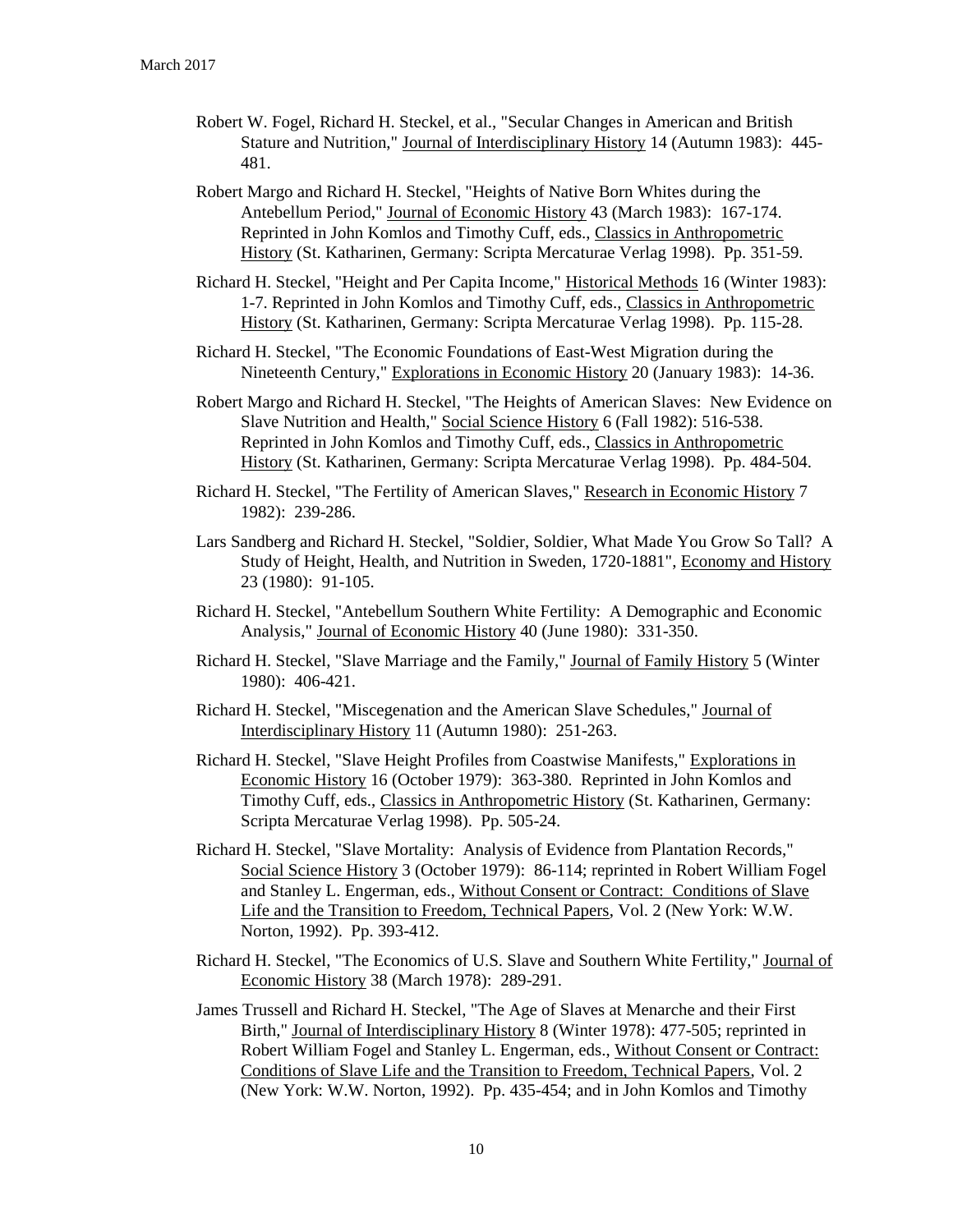Cuff, eds., Classics in Anthropometric History (St. Katharinen, Germany: Scripta Mercaturae Verlag 1998). Pp. 525-53.

#### **Book Reviews**

- Measuring Up: A History of Living Standards in Mexico, 1850-1950. By Moramay López-Alonso. American Journal of Physical Anthropology, 2013.
- A Population History of the United States. By Herbert S. Klein. Journal of American History 92 (Sept. 2005), 577.
- Demography and Nutrition: Evidence from Historical and Contemporary Populations. By Susan Scott and Christopher J. Duncan. Population and Development Review 29 (2003), 523-24.
- Facing the "King of Terrors": Death and Society in an American Community, 1750-1990. By Robert V. Wells. Population Studies 56 (2002), 116-17.
- Rising Life Expectancy: A Global History. By James C. Riley. Journal of Economic History 62 (2002), 924-25.
- Wages and Labor Markets in the United States, 1820-1860. By Robert A. Margo. Journal of Interdisciplinary History 32 (2001), 321-22.
- The Atlantic Slave Trade. By Herbert S. Klein. Journal of Economic Literature 38 (2000), 672-73.
- Yankeys Now: Immigrants in the Antebellum U.S., 1840-1860. By Joseph P. Ferrie. EH.NET book reviews, August, 1999.
- Making Health Work: Human Growth in Modern Japan. By Carl Mosk. Journal of Economic Literature 36 (1998), 968-69.
- Stolen Childhood: Slave Youth in Nineteenth-Century America. By Wilma King. Georgia Historical Quarterly 80 (1996), 662-63.
- The Atlantic Slave Trade: Effects on Economies, Societies, and Peoples in Africa, the Americas, and Europe. Edited by Joseph E. Inikori and Stanley L. Engerman. International Journal of African Historical Studies 28 (1995), 443-45.
- To Sow One Acre More: Childbearing and Farm Productivity in the Antebellum North. By Lee A. Craig. Business History Review 68 (1994), 150-151.
- Fatal Years: Child Mortality in Late Nineteenth-Century America. By Samuel H. Preston and Michael R. Haines. Journal of Interdisciplinary History 22 (Autumn 1992): 405- 406.
- Height, Health, and History: Nutritional Status in the United Kingdom, 1750-1980. By Roderick Floud, Kenneth Wachter, and Annabel Gregory. Population and Development Review, 17 (December 1991): 737-739.
- Nutrition and Economic Development in the Eighteenth-Century Habsburg Monarchy: An Anthropometric History. By John Komlos. Journal of Economic Literature 29 (Sept. 1991): 1208-09.
- Speculators and Slaves: Masters, Traders, and Slaves in the Old South, By Michael Tadman. Journal of Economic History, 51 (Mar. 1991): 232-33.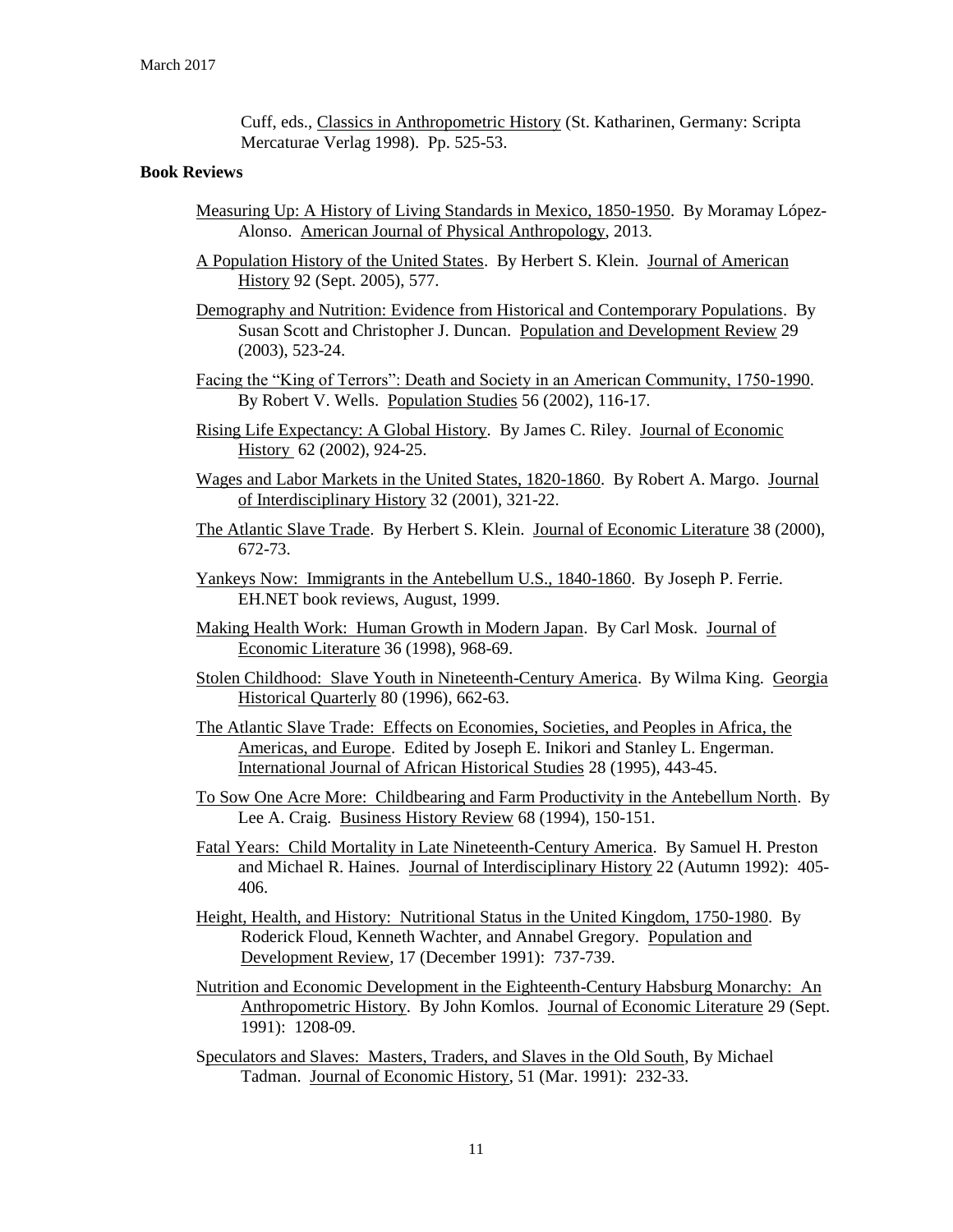- Society and Family Strategy: Erie County, New York, 1850-1860, By Mark J. Stern. Journal of Economic History 48 (1988): 492-493.
- Rights of Passage: Emigration to Australia in the Nineteenth Century, By Helen R. Woolcock. Bulletin of the History of Medicine 62 (1988): 324-25.
- Medicine and American Growth, 1800-1860, by James H. Cassedy. Journal of Economic History 47 (1987): 834-35.

Traders, Planters, and Slaves: Market Behavior in Early English America, by David W. Galenson. Journal of Economic History, 47 (1987): 550-52.

- People, Food, and Resources, by Kenneth Blaxter. Agricultural History, 61 (1987): 96-97.
- Patriarchy and Fertility: Japan and Sweden, 1880-1960, by Carl Mosk. Journal of Economic History, 47 (1987): 546-47.
- The Caribbean Slave: A Biological History by Kenneth F. Kiple. Agricultural History 60 (1986): 96-97.
- Virginia Slave Trade Statistics by Walter Minchinton, Celia King, and Peter Waite. Journal of Economic History 45 (1985): 999.
- Demographic Dimensions of the New Republic: American Interregional Migration, Vital Statistics, and Manumissions, 1800-1900 by Peter D. McClelland and Richard J. Zeckhauser. Journal of Interdisciplinary History 15 (1984): 161-163.
- A Deplorable Scarcity: The Failure of Industrialization in the Slave Economy by Fred Bateman and Thomas Weiss. American Journal of Sociology (1983): 998-1000.

#### **Research in Progress**

Books in preparation

A Dreadful Childhood: The Health and Nutrition of American Slaves

## PROFESSIONAL ACTIVITIES:

# **Grants**

NICHD, (R01 HD068018) 2011-2015. PI of "The burden of child health under slavery for African-Americans." \$561,690.

NICHD, 2010. PI of "Global health project: an organization conference for the Middle East." (With John Casterline). \$10,000.

NICHD, 2008-2009. PI of "Global health project: an organization conference for the Middle East." (With Randy Olsen). \$21,528.

Bank of Sweden Tercentenary Foundation, 2006, "The Living Environment and Human Health in Europe over the Millennia: A Second Organizational Conference" (with Ebba During), (\$12,800).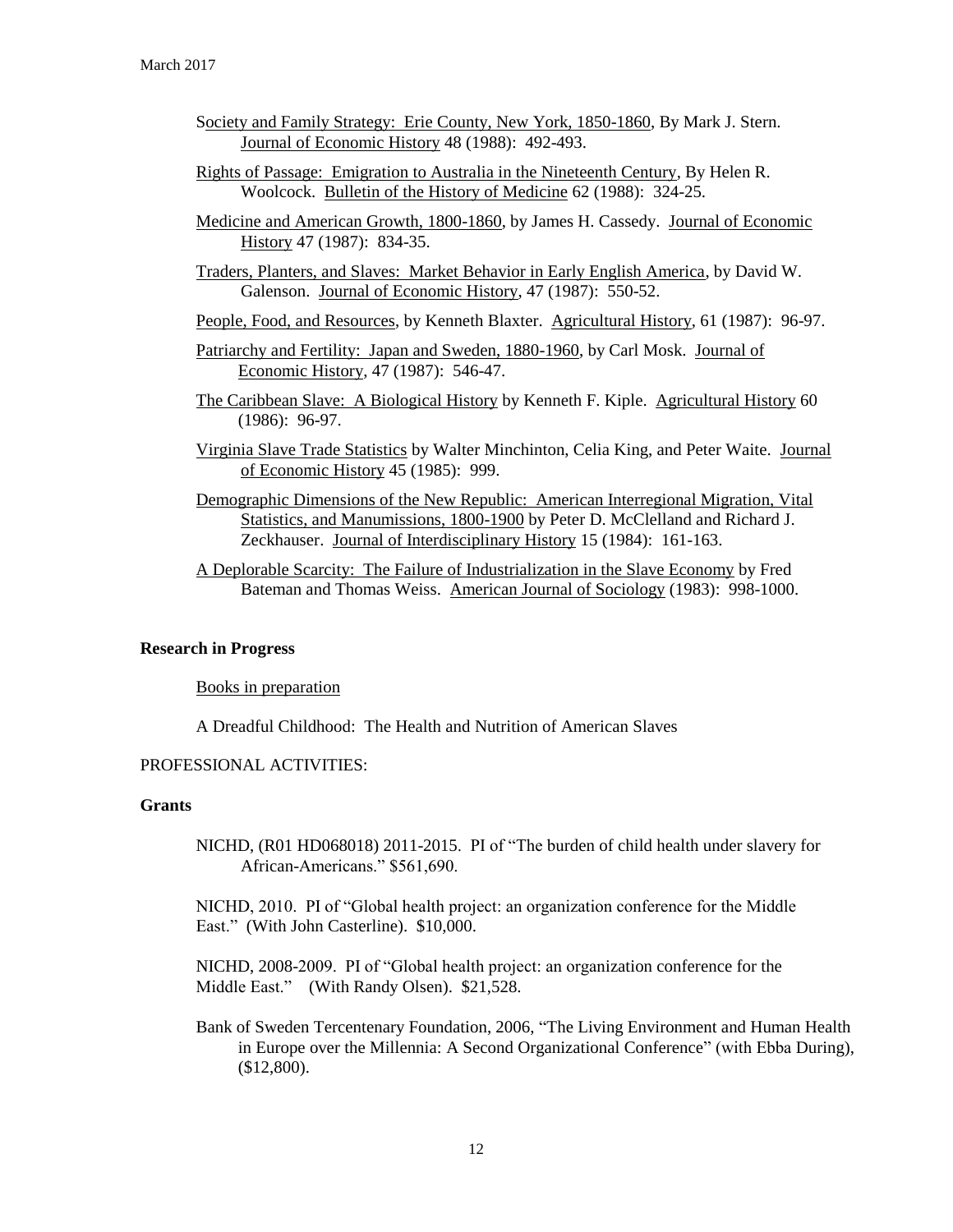- National Science Foundation, 2005-2009 (BCS-0527658). PI of "Collaborative Research: HSD: The Living Environment and Human Health Over the Millennia " (With Clark Larsen, Carolyn Merry, Paul Sciulli, Lonnie Thompson and Phillip Walker). (\$650,000).
- National Science Foundation, 2002-2005 (SES-0138129). PI of "A History of Health in Europe from the Late Paleolithic Era to the Present. (\$538,117).
- National Science Foundation, 2001 (BCS-0117958). PI of "Workshop: Skeletal Biology, Health, and Economic Development," (\$21,000).
- National Science Foundation, 2000-2001, (SES-0096414). PI of "A Longitudinal Analysis of the Economic Status of Free Blacks, 1850-1860." Dissertation Improvement grant with James Curtis (\$11,505).
- National Science Foundation, 1998-1999 (SBR-9806872). PI of "The Rise to Preeminence of the New York Stock Exchange," Dissertation Improvement Grant with Sonali Garg. (\$11,712)
- National Science Foundation, 1995-1999 (SBR-9423435). PI of "A Second Conference on Health and Nutrition in the Western Hemisphere" (with Jerry Rose and Paul Sciulli). (\$35,210).
- Robert Wood Johnson Foundation, 1997-1998, PI of "Health, Nutrition, and Well-being in the United States." (\$34,839).
- National Science Foundation grant, 1994. PI of "Additional Study of a History of Health and Nutrition in the Western Hemisphere." (\$6,300).
- National Science Foundation Grant, 1993-1994 (SBR-9223781). PI of "A History of Health and Nutrition in the Western Hemisphere" (with Jerry Rose and Paul Sciulli). (\$70,676).
- Ohio State University Research grant, 1993 (combined support of Economics Department, Anthropology Department, and College of Social and Behavioral Sciences). PI of "A History of Health and Nutrition in the Western Hemisphere" (with Jerry Rose and Paul Sciulli). (\$30,000).
- National Science Foundation Grant, 1992 (SES-9246357). PI of "Additional Study of Wealth Inequality in the U.S., 1820-1910." (\$15,000).
- National Science Foundation grant, 1991 (SES-9122080). PI of "Additional study of Wealth Inequality in the U.S., 1820-1910." (\$12,000).
- Ohio State University Curriculum Development Grant for summer 1990, "The American Economy in the Twentieth Century." (\$5,933).
- Ohio State University Small Research Grant, "Strategies for the Study of Diet, Disease, Work, and History." August 1990 (\$3,000).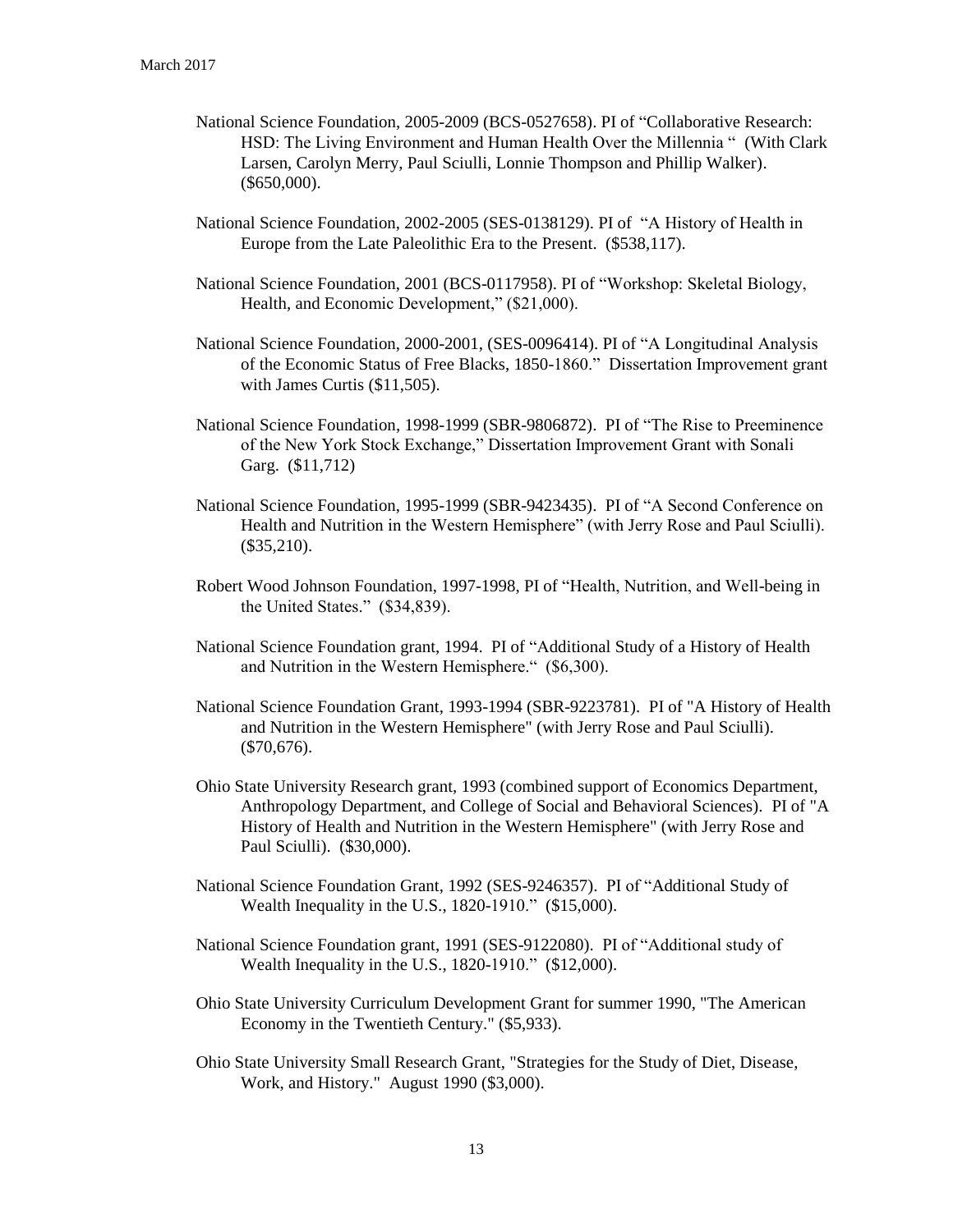- Wenner-Gren Foundation for Anthropological Research,. PI of "Diet, Disease, Work, and History: Techniques of Physical Anthropology and Historical Methods in the Reinterpretation of the Past." October, 1990 (\$2,000).
- National Science Foundation grant, 1990-1992 (SES-8922080). PI of "An Analysis of Wealth Inequality in the U.S., 1820-1910." (\$70,616).
- National Science Foundation grant, 1984-1986 (SES-8410660). PI of "The Economic Foundations of Migration Patterns, 1800-1900," (\$78,500).
- College of Social and Behavior Sciences Research grant, 1985, "The Distribution of Wealth in Ohio, 1830-1900," with Donald Haurin (\$1500).

# **Editorial Boards**

- Social Science History, 1988-1995; Journal of Economic History, 1989-1993; Historical Methods, 1990-1994; Explorations in Economic History, 1990-1996; Annals of Human Biology, 1998-2003; Indicators: The Journal of Social Health, 2002-2003; Economics and Human Biology, 2002-; Cliometrica - Journal of Historical Economics and Econometric History, 2006-
- Explorations in Economic History, Associate Editor, 2003-2008; Editor 2008-2011; Board, 2011-

## **Professional Service**

Associate Editor, Economics and Human Biology (2014-)

Editor, Explorations in Economic History, 2008-2012

NIH review panel, Social Sciences and Population Studies Study Section, 2007-2011

Member ZRG1 HOP B 90 S special emphasis review panel on February 16, 2007

Cliometrics Society, Board of Trustees, 2004-2008; chair 2007-08

- Social Science History Association: Vice President 2003-2004; President 2004-2005; Chair, Nominating Committee 1991-1992; Executive Committee 1992-1995; Program Committee 1983, 1985 and co-chair, 1986.
- Economic History Association: President 2008-09; Alice Hanson Jones Prize Committee, 2006-2008; Vice President 1999-2000; Nominating Committee and Audit Committee 1999-2000. Chair of Program Committee, 1999; Committee on Research in Economic History, 1995-1997

The Historical Society, Board of Governors 1998-2000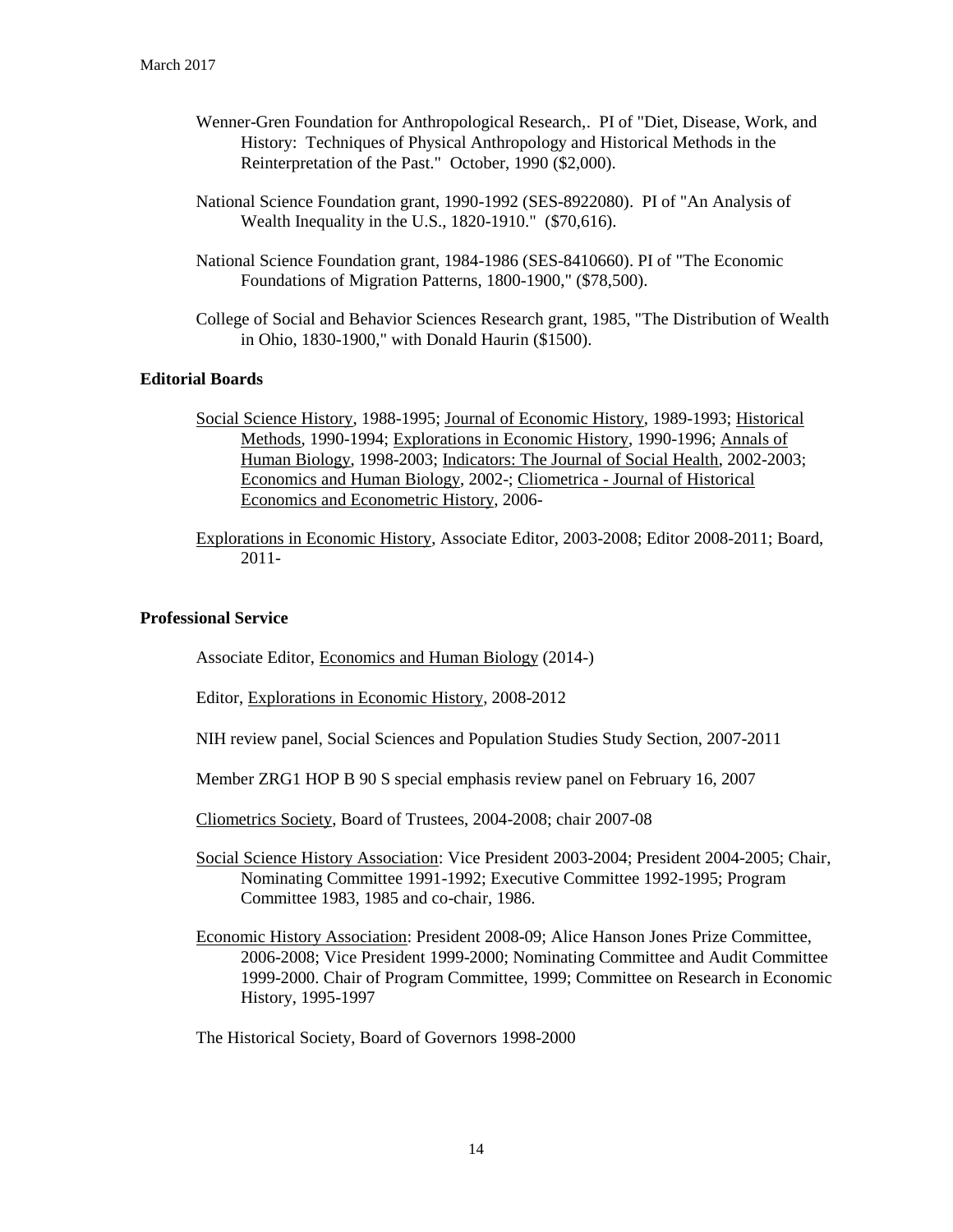## **Honors and Awards**

Elected a Fellow of the Cliometrics Society, 2012

Distinguished University Professor, Ohio State University, 2009-

- Cliometrics Society "Life time achievement in support to the field of cliometrics," May 2007
- Distinguished Scholar Award, Ohio State University, 2000 (includes \$20,000 in research funds).
- Joan N. Huber Faculty Fellow, awarded for 1999-2002 by the College of Social and Behavioral Sciences, Ohio State University (includes \$15,000 in research funds).

Ohio State University Distinguished Lecturer, spring 1998

- Recognized faculty member, Annual Salute to Undergraduate Achievement, 1998, 2005
- Research on stature and my photo featured in cover story of TIME magazine, European edition, October 14, 1996, Pacific edition November 11, 1996
- L. Edwin Smart award for Excellence in Economics Instruction, 1995.

### **Presentations at Workshops and Seminars** (past 10 years)

Rhodes College; Dalhouse, Minnesota, UCLA, University of Richmond, Tulane, Rutgers, Michigan (3), Emory; University of Georgia; SUNY Binghamton; Peking University, Seoul National University, Chicago (5), Munich, Tubingen, Lehigh, Yale, ASSA (3), NBER (7), Oxford (3), Princeton, RAND, North Carolina, Simon Frasier, Berkeley, UC Davis, Max Planck Institute for Demographic Research (Rostock), Bradford, Freiberg, Durham, Royal Holloway, East Anglia, University College London (2), York, Cambridge (2), Warwick, Loughborough, London School of Hygiene and Tropical Medicine, London School of Economics (3), Mississippi, Stanford, Northwestern (3), Chicago Area Economic Historians, Harvard (2), Colorado, Stanford-Berkeley Economic History workshop

#### **Memberships**

American Economic Association Economic History Association Economic History Society Cliometrics Society European Historical Economics Society Population Association of America Social Science History Association American Historical Association American Association of Physical Anthropologists The Historical Society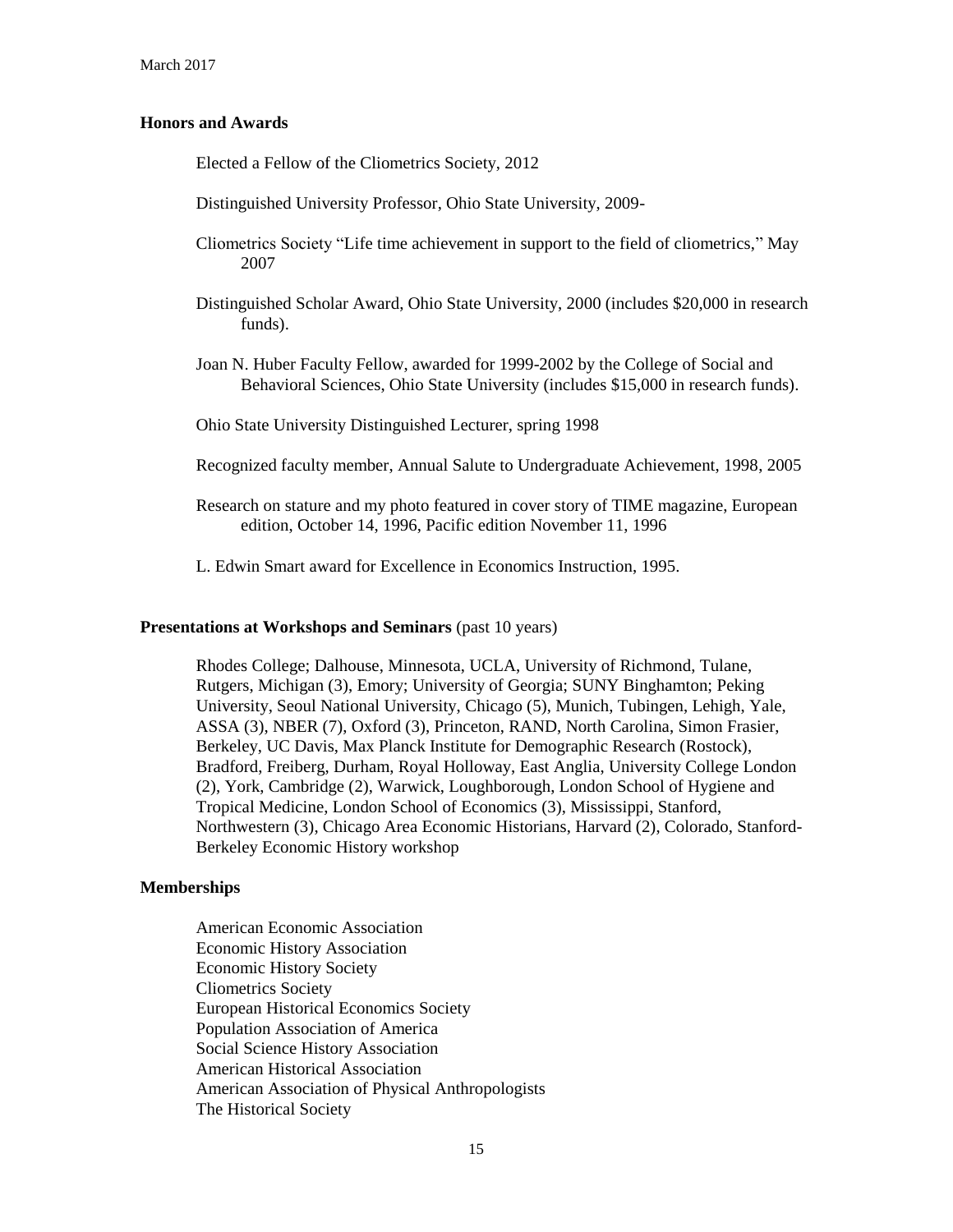Society for the Study of Human Biology Human Biology Association

#### UNIVERSITY SERVICE

Economic History General Examination Committees

Econometrics General Examination Committees

Economic Development General Examination Committee

Statistics-Econometrics Qualifier Committees

Economics Department Advisor on Computer Affairs, 1979-1985

Economics Department Tenure Committee, 1981-1982

Economics Department Affirmative Action Committee, 1981-1983

Economics Department Faculty Search Committee: 1990-1991; Chairman, 1981-1983

Economics Department Self-Study Committee, 1979-1983

Behavioral Sciences Laboratory Advisory Committee, 1982-1983

- Dissertation Committees: Dallas Batten; William Gavin; Yu-Hsia Chen; Kirsten Keith; Scott Hunt; Gigi Escoe; Yunhua Liu; John Murray (chair); Sophia Twarog (chair); Timothy Cuff; William White (chair); Sonali Garg (chair); Suchit Arora (cochair); Molly Cooper (chair); Alka Gandhi (chair); Erick Rangel, Subhra Saha, Sarah Jiang; Burak Sungu (chair)
- Council on Research and Graduate Studies, 1987-1991
- Graduate School Lecture Series Committee, 1987-1988
- Director of Undergraduate Studies, 1988-1993
- College of Social and Behavioral Sciences Committee on Curricular Affairs, 1988-; Chair, 1990-1991.

Chair of the Curriculum Committee of the Council on Research and Graduate Studies, 1988-1989.

Honors Curriculum Study Group, 1989.

- Advisor, Undergraduate Economics Society, 1989-1993
- Vice-Chairperson (1989-1990) and Chairperson (1990-1991), Faculty Senate of the Colleges of Arts and Sciences.
- Chairperson of the Subcommittee on the Role and Nature of the Doctoral Dissertation, Council on Research and Graduate Studies, 1989-1990.
- Chairperson of the Subcommittee on the General Examination for the Ph.D, Council on Research and Graduate Studies, 1990-1991.
- Chairperson of the Subcomittee on Review of Major and Minor Programs, Social and Behavioral Sciences Committee on Curricular Affairs, 1989.
- Ohio State University Interdisciplinary Task Force, 1990-1991.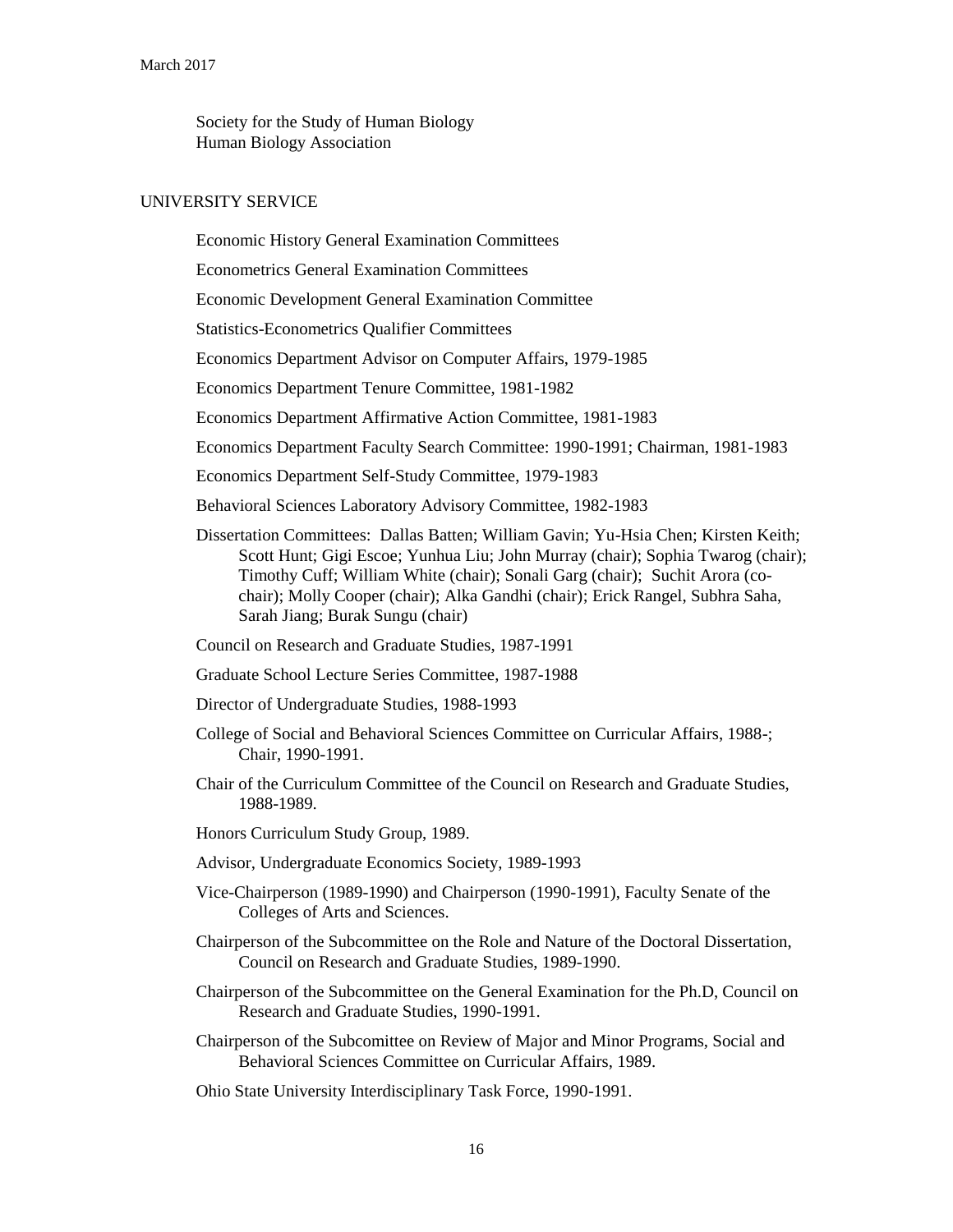Chairperson, Nominating Committee of the Council on Research and Graduate Studies, 1991.

Chairperson, Anthropology Department Chair Search Committee, 1992.

- Search Committee, Director of English as a Second Language Programs, Ohio State University, 1993.
- Graduate School Fellowship Committee, 1994-1996.

Outside Examiner, M.A. thesis, University of Melbourne, 1995.

- Elected to the University Senate, Ohio State University, 1996-1999
- University Research Committee, 1996-1999.
- Chair, Rules and Practices subcommittee of the University Research Committee, 1996- 1997

University Fiscal Committee, 1997-1999.

Graduate Studies Committee, 1996-1997

Chair, Economics Department Tenure Committee, 1997-2002.

Economics Department Search Committee, 1997-98.

Graduate school ad hoc committee to review proposals for the Program for the Enhancement of Graduate Studies (PEGS), 1998.

Ad Hoc Committee on Legal Affairs, Faculty Council, 1998.

Representative, Faculty Senate of the Colleges of Arts and Sciences, 1991-1998

Chair, University Research Committee, 1998-1999.

- Member Research Commission Report Implementation Process Steering Committee, 1998-99.
- Member Research Commission Research and Undergraduate Education Task Group, 1999

Member, Chief Information Officer Search Committee, 1999

Member Central Investment Review Committee, 1999-2000.

Member Graduate Studies Committee, Economics Department, 1999-2001.

- Member, Presidential Commission on Governance Structure of the University Senate, 1999-2000.
- Member, Anthropology Department Chair Search Committee, 2000-2001.

Chair, Economics Department Tenure Committee, 1999-2002.

Arts and Science Strategic Planning Committee, 2003-2004

Anthropology Department, Tenure Committee, 2003-2005

Social and Behavioral Science Dean Search Committee, 2003-2004

Economics Department, Tenure Committee Recorder, 2003-2004

Mershon Center Oversight Committee, 2004-2007